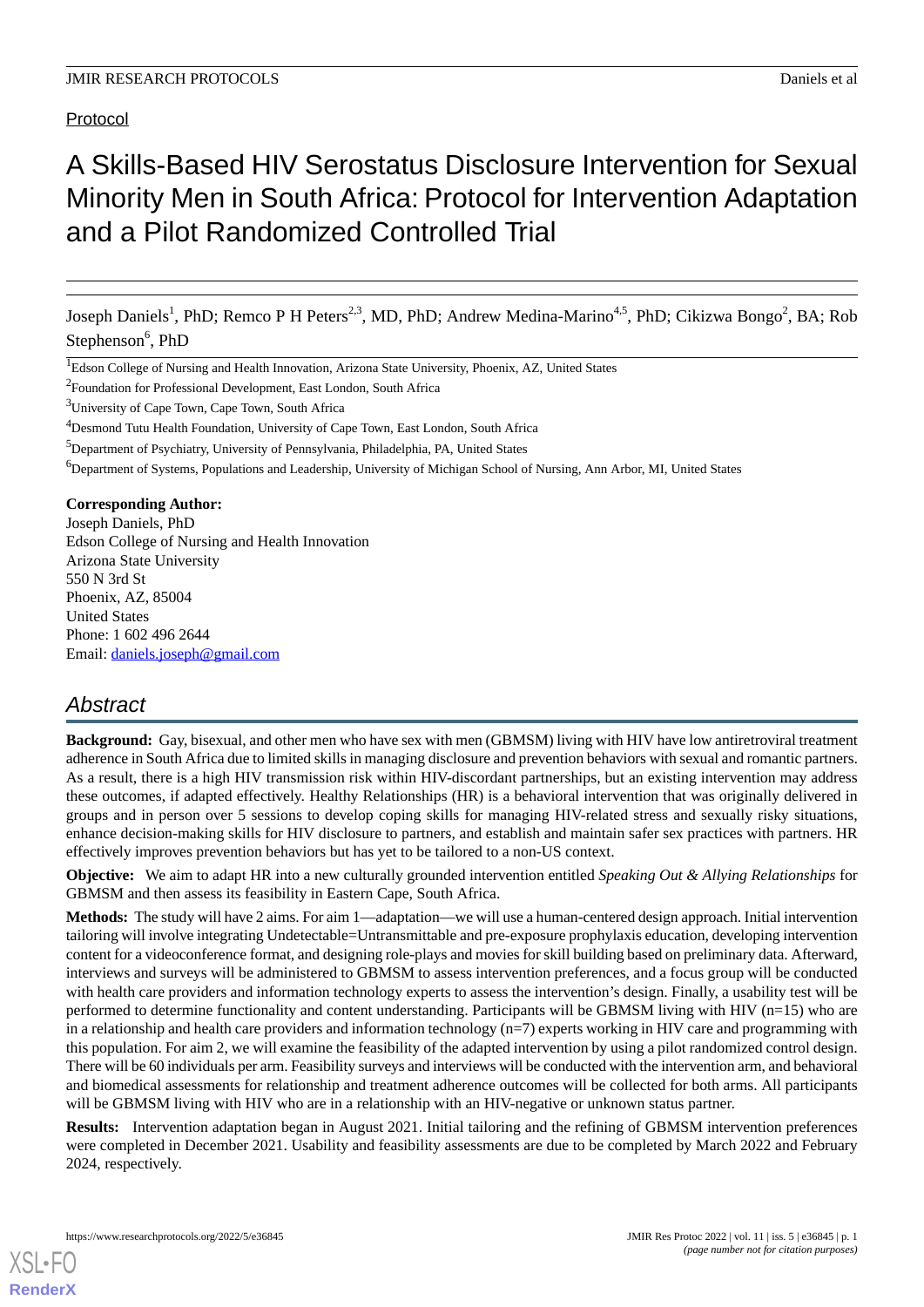**Conclusions:** GBMSM need efficacious interventions that tackle partnership dynamics, HIV prevention, and treatment outcomes for antiretroviral treatment adherence and viral suppression in South Africa. Harnessing everyday technology use for social networking (eg, videoconferences), Undetectable=Untransmittable education, and pre-exposure prophylaxis to update an existing intervention for South African GBMSM has the potential to strengthen relationship communication about HIV treatment and prevention and, in turn, improve outcomes.

**International Registered Report Identifier (IRRID):** DERR1-10.2196/36845

*(JMIR Res Protoc 2022;11(5):e36845)* doi: [10.2196/36845](http://dx.doi.org/10.2196/36845)

## **KEYWORDS**

gay; bisexual; men who have sex with men; HIV intervention adaptation; videoconference delivery; HIV; public health; mobile phone

## *Introduction*

## **Background**

The past 20 years have seen a growth in HIV research and programmatic attention focused toward gay, bisexual, and other men who have sex with men (GBMSM) in Southern Africa. What was long considered a generalized epidemic among heterosexual individuals is now recognized to be paralleled by a devastating epidemic among GBMSM [\[1](#page-6-0)]. To date, the recruitment of GBMSM for HIV surveillance and intervention studies has consistently demonstrated high uptake, retention, and acceptability in South Africa [\[2](#page-6-1)-[5\]](#page-7-0). Moreover, these studies have reported HIV prevalence rates ranging from 13.2% to 49.5% for GBMSM, but only 10% to 18.6% of these GBMSM are taking antiretroviral treatment (ART) [[3](#page-7-1)[,6](#page-7-2),[7\]](#page-7-3). Interventions are needed to address this gap, especially if these consider the influence of relationships on HIV treatment outcomes.

South African GBMSM are often not adherent to their ART while in relationships because of poor skills for managing HIV disclosure and prevention with partners [[8\]](#page-7-4). Among GBMSM who have access to ART, 91% are suboptimally adherent, and many do not know that optimal adherence can lead to viral suppression and the elimination of onward transmission (ie, Undetectable=Untransmittable [U=U]) [\[9](#page-7-5)-[13\]](#page-7-6). Stigma acts as a significant barrier to ART initiation [\[14](#page-7-7)]. Engaging in HIV care and treatment requires men to disclose their serostatus to others, and there is evidence that social isolation and rejection by sexual or romantic partners prevent men from adopting ART [[15](#page-7-8)[,16](#page-7-9)]. As a result, GBMSM often drop out of clinical care after testing HIV positive, and during this time, they do not disclose their HIV status to partners or use condoms and lube, leading to an increased HIV transmission risk [\[2](#page-6-1),[17\]](#page-7-10). Only after developing an AIDS-related illness however do GBMSM start ART, if at all [[8,](#page-7-4)[18](#page-7-11)]. To prevent being involuntarily disclosed as HIV positive to their sexual partners, GBMSM will often skip ART dosages regularly or stop altogether [\[8](#page-7-4),[17\]](#page-7-10).

In previous work, Daniels et al [\[19](#page-7-12)] demonstrated that GBMSM relationship dynamics encompass inabilities to discuss safe sex and limited serostatus disclosure—dynamics that result in suboptimal ART adherence. Also, in their study, a 1- to 2-year drop-off along the treatment cascade after testing HIV positive was commonly discussed, corresponding with similar findings for GBMSM in Kenya [[1](#page-6-0)[,17](#page-7-10),[20\]](#page-7-13). At present, GBMSM do not disclose their HIV status to other GBMSM, thereby increasing

https://www.researchprotocols.org/2022/5/e36845 JMIR Res Protoc 2022 | vol. 11 | iss. 5 | e36845 | p. 2

social isolation  $[2,15]$  $[2,15]$  $[2,15]$  $[2,15]$ . Further, it was shown that for each year of age that participants identified as GBMSM, their odds of testing HIV positive increased by 27%, and the coefficient for the number of clinic visits decreased by 14.5% [\[21](#page-7-14)]. Another major qualitative theme revealed that GBMSM will stop ART when starting a new relationship or moving in with their boyfriend out of fear of involuntary HIV disclosure, which is similar to findings in other African settings [[18,](#page-7-11)[19](#page-7-12)]. However, after being out of care and developing AIDS-related illnesses, 84% of GBMSM reported that they disclosed their HIV status and sexuality to an immediate family member. Disclosure allowed them to secure support for their HIV treatment, but this HIV disclosure does not extend to partners [[21\]](#page-7-14). Consequently, GBMSM often encounter significant levels of HIV-related stress and exhibit poor coping and disclosure skills.

Addressing partnership dynamics may improve the effectiveness of HIV treatment interventions for GBMSM in South Africa. However, few HIV treatment interventions have been implemented with African GBMSM, and a growing body of global evidence suggests that GBMSM partnership dynamics are fueling HIV transmission such that one-third to two-thirds of new HIV infections among GBMSM occur within serodiscordant partnerships [\[22](#page-8-0)[-24](#page-8-1)]. In South Africa, one study found high rates of regular partnerships for GBMSM (70.5%-75.7% of participants), within which HIV infection was significantly associated with reporting a primary male partner [[6\]](#page-7-2). Among a large sample of male couples  $(N=300)$ , the prevalence of HIV was high (42%), with 33% of men in serodiscordant relationships living in Kwa-Zulu Natal, South Africa [\[25](#page-8-2)]. Despite high levels of HIV testing in the past 6 months (65%), condom use with sex partners has been low (8%). Further, GBMSM have reported low levels of willingness to use pre-exposure prophylaxis (PrEP; 16%) [\[26](#page-8-3)]. Factors that limit engagement in HIV prevention among partnered men include relationship dynamics (ie, poor communication skills, the misplaced belief that relationships are protective of HIV, and fears of partner rejection) and stigma from health care providers [[16](#page-7-9)[,25](#page-8-2)]. However, these outcomes can be mediated by skill building in partner communication, disclosure, and prevention.

Healthy Relationships (HR) is a behavioral intervention that was originally delivered in groups and in person over 5 sessions. HR aims to (1) develop coping skills for managing HIV-related stress and sexually risky situations, (2) enhance decision-making skills for HIV disclosure to partners, and (3) establish and

 $XS$  • FO **[RenderX](http://www.renderx.com/)**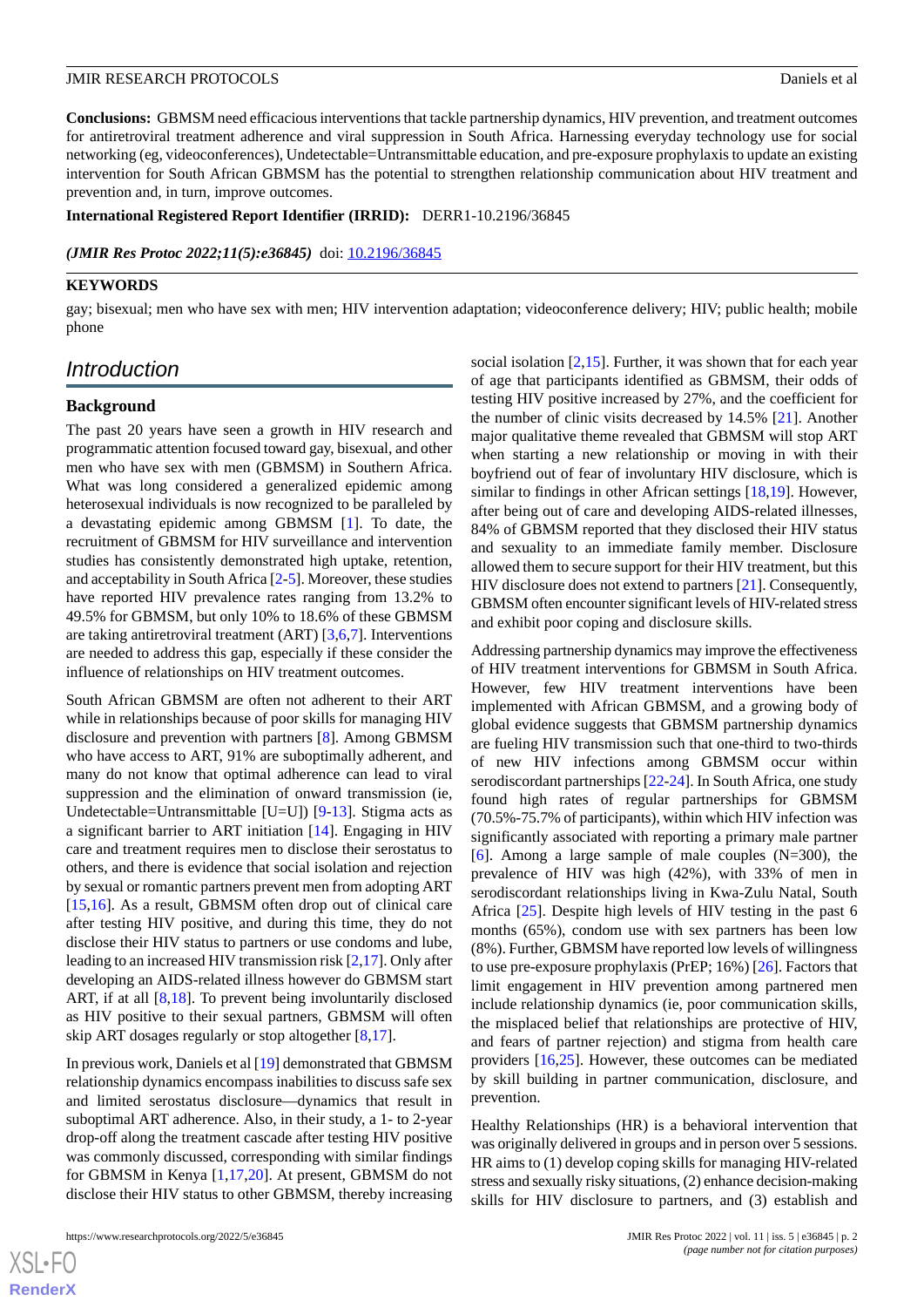maintain safer sex practices with partners. HR integrates edited movie scenes for participants to view and role-plays that model effective communication skills [[27\]](#page-8-4). HR has been used with HIV-positive GBMSM and women in the United States. In the original HR intervention, Kalichman et al [[27\]](#page-8-4) recruited 176 participants into the intervention arm, of whom 88% were GBMSM. Those who received the intervention showed a significant decrease in unprotected sex rates and a lower risk of HIV transmission at 6 months. Marhefka et al [[28,](#page-8-5)[29\]](#page-8-6) adapted HR into a videoconference format, delivering the entire intervention to women in rural Florida. Participants in the intervention expressed a high satisfaction rate (84%) and had 7 fewer unprotected sex incidents compared to those among the control participants [[28](#page-8-5)[-30](#page-8-7)].

In our study, HR will be adapted and pilot-tested as a videoconference-delivered intervention for HIV-positive GBMSM with partners by using a design process that incorporates local voices to create an intervention that reflects the lived realities of South African GBMSM. This project aims to develop HR for GBMSM in South Africa into a new, culturally adapted intervention entitled *Speaking Out & Allying Relationships*(SOAR). SOAR will be delivered via the internet, with participants joining via smartphone and video chat. HIV treatment interventions delivered via videoconference are feasible, given the expansion of inexpensive smartphone technologies in South Africa; 84% of adults own a smartphone with which they access the internet and engage with social media [[31\]](#page-8-8). Increased evidence shows that GBMSM access web-based social networking sites and use SMS text messages for social networking through mobile and smartphone technologies, creating the potential to tag on ART adherence interventions [[32](#page-8-9)[-34](#page-8-10)].

Web- and group-based HIV interventions are demonstrating feasibility in diverse African settings. SMART Connections is a 5-session ART adherence and retention in care intervention that was delivered to HIV-positive youth in Nigeria through closed, secret Facebook group sessions [\[35](#page-8-11)]. Feasibility results showed high engagement, with at least half of the participants engaging in all sessions and providing recommendations for larger groups. In South Africa, a web-based chat room was offered to youth for HIV support between adherence club sessions by using the MXit social network platform (MXit Ltd) [[36\]](#page-8-12). This intervention showed mixed results; 34% of participants used the web-based group at least once, and 84% approved of the group, but there was a loss of interest. This suggested the need for an adaptation that is tailored to youth subgroups. A small-group, video-based HIV prevention intervention delivered over 5 sessions for motivational skill building, when compared to HIV education only for female military personnel in Nigeria, was effective at 3- and 6-month follow-ups [[37\]](#page-8-13). Given this emerging evidence for web-based HIV interventions, adapting an evidence-based intervention into a videoconference format for GBMSM may be feasible and improve their HIV treatment outcomes.

To further support the proposed delivery method of their intervention, Daniels et al [[38\]](#page-8-14) found that GBMSM are willing to complete HIV-related group work, as it is empowering for GBMSM to learn that they have shared experiences based on

their sexuality and HIV status. GBMSM receptivity supports the group-based design of an intervention. Further, GBMSM are interested in HIV treatment interventions that use mobile health (mHealth) tools, and videoconference modalities offer the opportunity to create the group experience that GBMSM value [\[39](#page-8-15)]. Specifically, Daniels et al [[39\]](#page-8-15) showed that mHealth interventions are feasible, given that 71% of 20- to 25-year-old GBMSM own a smartphone. In the same study, 83% reported that they would be interested in engaging in a web-based platform for combined HIV and GBMSM support. These basic feasibilities and preferences support our planned technical adaptations and enhancements for SOAR, including a videoconference format.

Herein, we present our protocol for intervention adaptation followed by a pilot randomized controlled study to assess SOAR feasibility for South African GBMSM. The findings from our study will inform a larger clinical trial for determining SOAR effectiveness in improving HIV disclosure, relationship communication, and viral suppression.

#### **Theoretical Framework**

SOAR will be guided by social cognitive theory (SCT), which posits that cognition, behavior, and environment interact and influence health outcomes, like HIV risk reduction, disclosure, prevention, and ART adherence [[28,](#page-8-5)[40](#page-8-16)]. The primary focus of SCT is on self-regulation and self-efficacy [[41](#page-9-0)[,42](#page-9-1)]. In SCT, individuals conduct a cognitive process of determining and weighing the costs and benefits of completing expected health behaviors, such as the self-regulation of disclosure stress, that are enhanced by supportive environments (ie, intervention sessions and check-ins via videoconference) [\[29](#page-8-6),[42\]](#page-9-1). The intervention is expected to enhance skills for coping with HIV-related stress and build skills for the self-regulation of disclosure, treatment, and prevention [[41\]](#page-9-0). These are complemented with self-efficacy, which is the ability to be motivated and have confidence in healthy behaviors and communication in relationships [\[43](#page-9-2)]. Within the SCT model, self-regulation and self-efficacy are facilitated by HIV risk reduction; treatment education, including U=U, HIV prevention (eg, partner referrals for HIV testing), and PrEP education; and skill building for the disclosure of HIV status and sexuality in a confidential group environment [[41](#page-9-0)[,43](#page-9-2)]. The ability of GBMSM to plan for safe sex and consider HIV disclosure to partners through the intervention will support ART adherence and engender a sense of agency, thus reducing the negative feelings related to their HIV status and internalized HIV stigma [[2](#page-6-1)[,33](#page-8-17)].

## *Methods*

#### **Ethics Approval**

Our study has been reviewed and approved by the University of Cape Town Review Board (approval number: FWA00001938) with reliance by the institutional review boards at Arizona State University (approval number: STUDY00014539) and the University of Michigan (approval number: HUM00208997).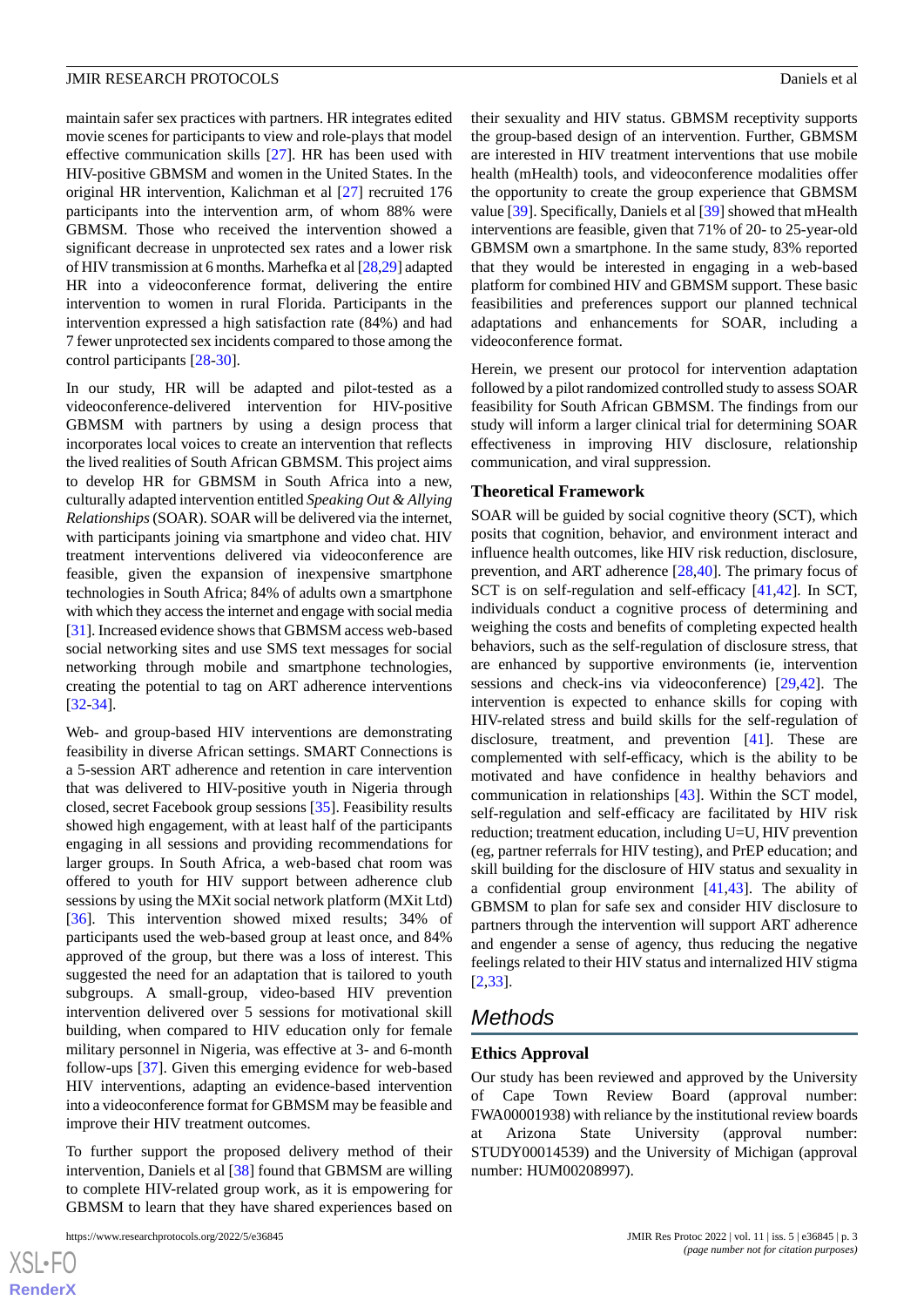## **Study Design Overview**

The study will involve intervention adaptation (aim 1) followed by a randomized controlled trial (aim 2) to assess feasibility. For adaptation, we will use a human-centered design (HCD) approach. HCD is a multistep approach to gathering different perspectives and experiences from key stakeholders (GBMSM and health care and information technology [IT] specialists) and end users (GBMSM in relationships) for iterative intervention adaptation to include technology integration in context for implementation [\[44](#page-9-3)]. Furthermore, our HCD approach will involve initial tailoring based on preliminary research and the refining of GBMSM intervention preferences, followed by the determination of usability. Finally, a feasibility study will be conducted by using a randomized control trial design with GBMSM in relationships. Although the study will not be powered to detect behavioral changes resulting from the intervention, the findings will provide a baseline to determine the intervention effect for the subsequent clinical trial.

## **Aim 1 Study Procedures for the Adaptation of HR Into SOAR**

## *Initial Tailoring*

HR tailoring will be completed by the research staff to include the integration of U=U and PrEP education and messaging, and based on preliminary research, contextually relevant movie segments and role-plays for coping and risk assessment skill building will be developed. Additional intervention components that will be developed include a partner referral letter for HIV testing, action plans, and a monthly videoconference group check-in. The partner referral letter will provide access to HIV testing, U=U and PrEP education, and related local services that are available in the area and be designed to be provided by the participants, who will self-report delivery only [\[45](#page-9-4)]. The objective of the letter is to serve as 1 of 2 measures of partner engagement in HIV prevention and care [[46\]](#page-9-5). Action plans are the second measure, and they will be designed such that GBMSM can devise a plan for coping and deciding whether to disclose their HIV status to their partners. Action plans will be discussed during the monthly group check-in after the five core group sessions are completed.

## *Refining GBMSM Intervention Preferences*

We will conduct 15 individual interviews with GBMSM and 2 focus group discussions with a total of 12 health care providers, program leaders, and IT experts. Interviews will be conducted with GBMSM to assess their experiences with and preferences for disclosure and their interests in and considerations for participating in an intervention that builds HIV disclosure skills and is delivered via videoconferences in a group setting. Additionally, by using the findings from the interviews, a study-specific survey will be developed to refine GBMSM participants' preferences for the intervention. Afterward, focus groups will be conducted with health care providers, program leaders, and IT specialists who provide HIV care or manage GBMSM programming in Eastern Cape and on the internet. The focus group discussions will involve a presentation of the initially tailored HR from the initial tailoring phase, and we will seek feedback on session content based on their experiences

 $XS$ -FO **[RenderX](http://www.renderx.com/)** with working with GBMSM in this setting. The findings from interviews, focus groups, and study-specific surveys will be integrated into the intervention and then assessed for usability.

#### *Usability*

The intervention will be pretested for usability over a 5-week period in 2-hour sessions (1 session per week). A group check-in will then be conducted 3 weeks after participants' last session (week 8). A group of participants (n=7) will complete all 5 sessions together on Zoom (Zoom Video Communications Inc). During the last session, participants will be informed of the date and time for the group check-in session. During the pretest, the interventionist will monitor participants'engagement and follow up with participants who miss a session. Before beginning the pretest, each participant will provide their mobile number to receive group session reminders. All intervention sessions and group check-ins will be video recorded for analysis. All participants will receive a data plan to complete this task.

After the pretest, interviews will be conducted with GBMSM participants, and a focus group will be conducted with health care and IT experts. The interviews with GBMSM participants will cover the following six intervention usability domains [[47\]](#page-9-6): (1) the functionality of sessions with group check-ins, (2) the timeliness and appropriateness of sessions, (3) the clarity of session content delivery, (4) the clarity and management of self-assessments and action plans, (5) incomplete sessions, and (6) the technical transition between sessions and between sessions and group check-ins. The focus group with health experts will involve a presentation of the intervention data that are collected from the pretest. This presentation will include a video recording of 1 session, interview results, and technical challenges. Health experts will be asked to provide their perspective on how these pretest findings will influence the pilot intervention and what corrections are needed to limit the number of incomplete group sessions and technical challenges, in order to improve usability. The findings will be integrated into the final intervention and named *SOAR* for the pilot test in the randomized controlled trial (aim 2).

## **Aim 1 Participants**

There will be 15 HIV-positive, partnered GBMSM recruited from HIV outreach activities that are led by a local collaborating organization. Further, 12 health care providers, program managers, and IT experts who work in GBMSM programming in Eastern Cape will be purposely recruited. For the usability test, there will be 7 GBMSM participants recruited from the initial 15, and all 12 health care providers, program managers, and IT experts will be recruited. All participants will complete written informed consent and will receive R150 (around US \$10) as a travel reimbursement for completing the study activities and a R150 (around US \$10) data plan to support their session attendance.

## **Aim 2 Study Procedures for the Feasibility Assessment of SOAR**

SOAR will be assessed by conducting a pilot randomized controlled trial that includes an attention-matched control arm ([Figure 1](#page-4-0)) [\[40](#page-8-16)]. Participants will be followed for 28 weeks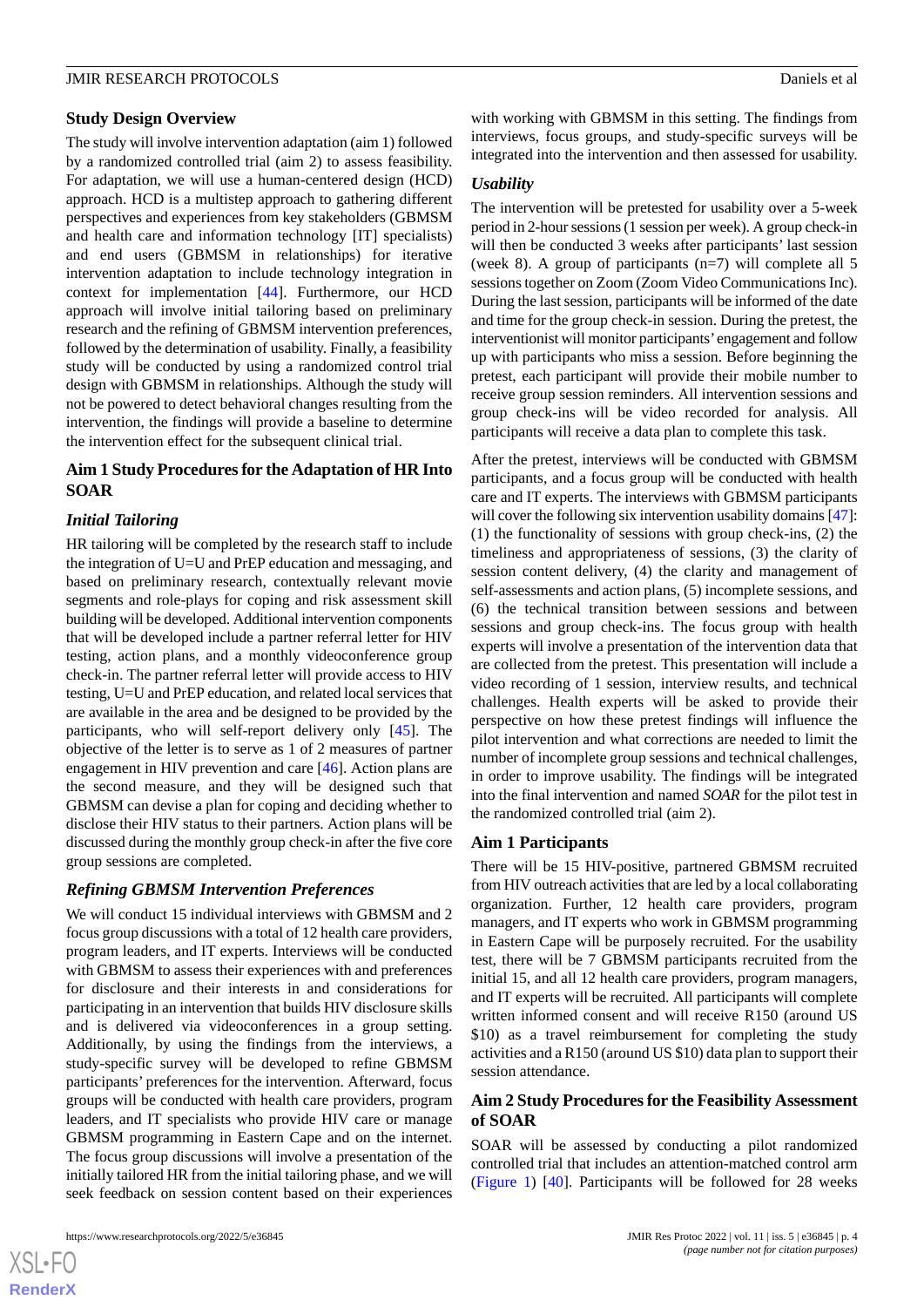(baseline, group sessions [weeks 1-5], group check-ins [weeks 8-16], and follow-up [at 28 weeks]).

<span id="page-4-0"></span>**Figure 1.** Speaking Out & Allying Relationships (SOAR) Intervention Design for Feasibility Pilot-Testing. ART: antiretroviral treatment; VL: viral load.



## **Intervention Arm Procedures**

## *Group Sessions*

Participants will receive the intervention for 5 weeks in 2-hour sessions (1 session per week). Participants will complete the session with the same group of GBMSM. After providing consent, participants will complete Zoom training, which will include a simulated conversation with the interventionist, who will use Zoom in the same room as the participants. Then, each participant's smartphone will be assessed and set up for compatibility for Zoom. Participants will be notified that they will receive an SMS text message reminder 12 hours before each session. At 1 hour before a session, participants will receive an SMS text message with the Zoom link for that session. Participants will complete several self-assessments and develop an action plan during the intervention. Participants will be provided with the partner referral letters via SMS text messaging (REDCap [Research Electronic Data Capture]; Vanderbilt University) or in paper form (their choice) at the start of the

https://www.researchprotocols.org/2022/5/e36845 JMIR Res Protoc 2022 | vol. 11 | iss. 5 | e36845 | p. 5

[XSL](http://www.w3.org/Style/XSL)•FO **[RenderX](http://www.renderx.com/)**

study; multiple copies of the referral letters may be requested throughout the study.

## *Group Check-ins*

During the last intervention session, participants will be reminded that they will complete group check-ins (n=3) via Zoom. The dates and times will be provided during the session and then sent via SMS text messages to their mobile phones. Similar to the session procedures, participants will receive an SMS text message reminder 12 hours before a group session and a Zoom link for that session 1 hour before each session.

## **Attention-Matched Control Procedures**

The control arm will maintain their standard of care and receive information that focuses on topic areas like exercise, nutrition, chronic disease, and sexuality. This content will be based on the South African Ministry of Health B-Wise website (B-Wise) [[48\]](#page-9-7). B-Wise is a general healthy living informational website with significant health content. B-Wise and HR are grounded in similar theoretical frameworks that posit that health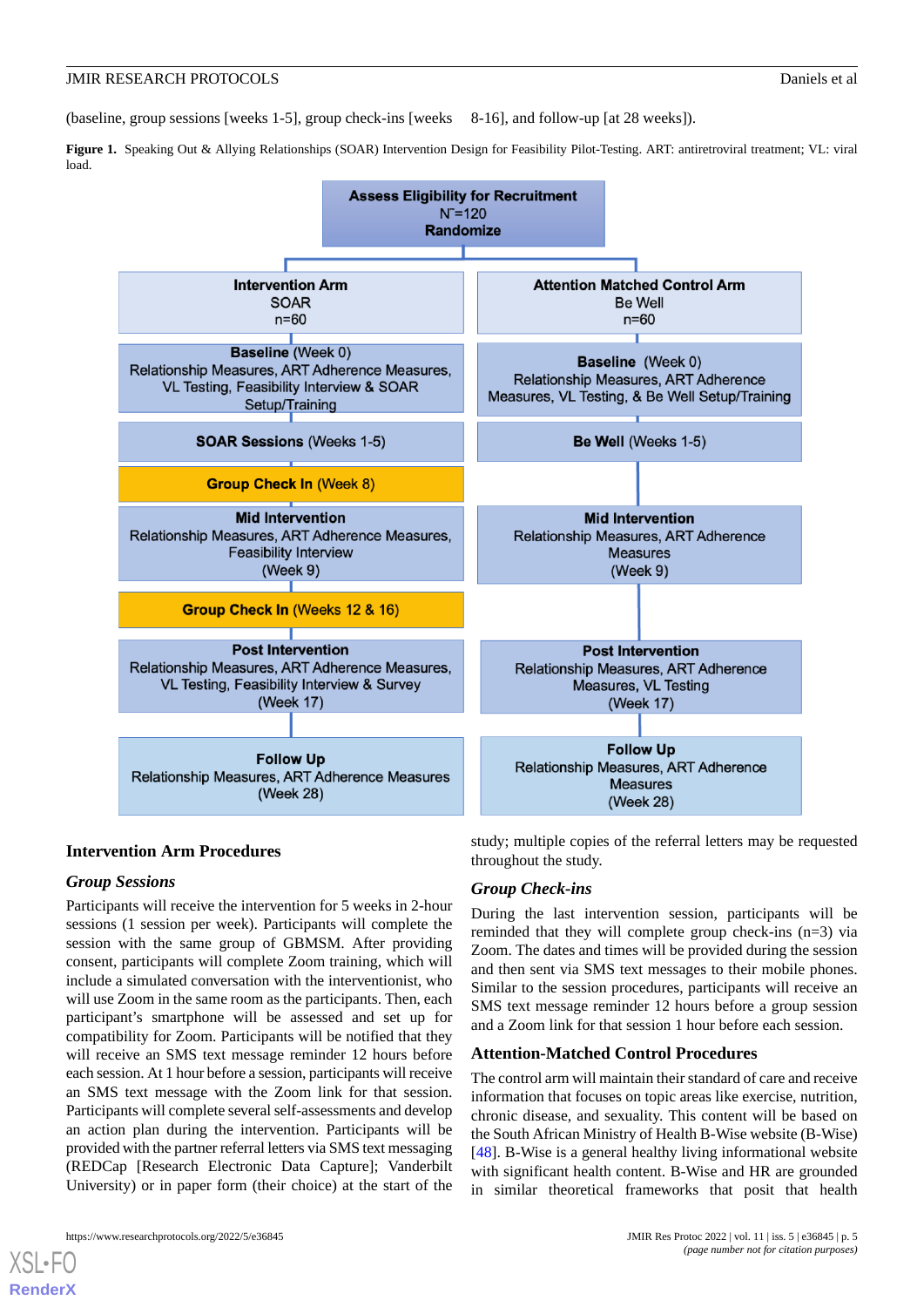information and modeling will empower individuals to make healthy decisions [\[28](#page-8-5),[29\]](#page-8-6). Attention-matched control activities will entail (1) a total of 5 health-related videos that will be sent as Vimeo (Vimeo Inc) web links with passwords via SMS text messaging (1 per week for 5 weeks) and (2) a set of informational-only, 1-way SMS text messages based on B-Wise content (1 per week for 3 months). The videos will correspond with the group sessions, and the 1-way messages will correspond with group check-ins.

#### **Measures**

#### *Overview of Measures*

Feasibility is the primary outcome for the study, and the secondary outcomes relate to relationship communication, ART adherence, and changes in HIV viral load. Feasibility will be assessed for intervention participants, whereas the secondary outcomes will be assessed for both study arms. Survey measures, interviews, and a biomedical marker of viral load will be used.

#### *Feasibility Surveys*

There are 4 domains of feasibility—feasibility [[49\]](#page-9-8), acceptability [[50\]](#page-9-9), willingness [\[24](#page-8-1)], and safety [[51\]](#page-9-10). Feasibility is the ability to recruit participants, retain participants, send and receive messages, and participate in group sessions [[49\]](#page-9-8). Acceptability is the degree to which participants like or dislike components of the intervention [[52\]](#page-9-11). Willingness refers to participants' interest in enrolling in a longer trial and recommending the intervention to others [\[24](#page-8-1)]. Safety is the ability to ensure the confidentiality and security of participant data and communication within and outside the intervention [[51\]](#page-9-10). To assess acceptability, the Self-Intervention Evaluation Form and the Client Satisfaction Questionnaire will be administered [[53](#page-9-12)[,54](#page-9-13)]. In addition, a study-specific Likert scale survey will be developed to assess feasibility, willingness, and safety [[34\]](#page-8-10). The study-specific survey will assess participants' perceived ability to send and receive messages and participate in group sessions and group check-ins (feasibility), the likelihood of participants enrolling in a longer study or referring other GBMSM (willingness), the likelihood of participants providing partners a referral letter (willingness), and perceived intervention confidentiality and security (safety).

#### *Feasibility Interviews*

In order to understand the feasibility domains, we will conduct 30-minute interviews with purposively selected intervention arm participants (n=30) based on their intervention engagement at baseline, midintervention, and postintervention [[55\]](#page-9-14). Feasibility will be measured by examining participants'attitudes toward various aspects of the intervention, including video-group interactions; referral letters; and perceived changes in the ability to self-manage ART, HIV risk, and HIV disclosure [[56\]](#page-9-15). Acceptability will be evaluated by examining whether participants like or dislike intervention components and the intervention as a whole [[56\]](#page-9-15). Willingness will be assessed by measuring participants'willingness to use the intervention from beginning to end, their willingness to use the intervention in different contexts, and their willingness to suggest the intervention to others [\[56](#page-9-15)]. Safety will be examined by measuring participants' perceived levels of discomfort with

different components of the intervention and their perceptions of personal safety and unwanted disclosures [[51\]](#page-9-10).

#### *Relationship, ART Adherence, and Biomedical Measures*

Although our study is not powered to detect changes in these areas, the outcomes from these measures will identify potential directions of effect and inform power calculations for a future efficacy trial. Central to the intervention is creating skills for GBMSM living with HIV to talk to their partners about HIV. The key area—relationship satisfaction—will be assessed by using a 10-item scale that assesses satisfaction with both the partner and the relationship [[57\]](#page-9-16). Communication with partners will be assessed by using the short form  $(11$  items) of the Communications Patterns Questionnaire, which assesses communication and conflict resolution [[58\]](#page-9-17). Disclosure will be measured by using both Kalichman and Nachimson's [[59\]](#page-9-18) HIV Disclosure Intent Scale and study-specific questions asking whether the participants disclosed their HIV status to their partners. The questions will also explore participants' partners' reactions, the participant-reported partner uptake of a referral letter, and the reported uptake of HIV testing by a partner. HIV treatment adherence will be assessed by using a visual analog scale [\[60](#page-9-19)], and HIV viral load testing will be conducted by using dried blood spots. Relationship and ART adherence measures will be administered from baseline through follow-up, and biomedical measures will be administered at baseline and postintervention to all randomized participants.

#### **Statistical Analysis**

Based on our experience from prior studies, we expect around a 23% loss to follow-up, which will result in 92 participants; therefore, we expect to retain 46 participants per group from enrollment through follow-up at 28 weeks. Like other pilot studies, ours is not powered to show the efficacy of the intervention in the study population; the aim of the study is to establish feasibility and the preliminary impact on HIV treatment outcomes before moving to a larger efficacy trial powered for clinical outcomes. We will be able to assess the preliminary impact of SOAR on ART adherence, behavioral measures, and viral load measures. To this end, our sample size (46 participants per group in the randomized controlled trial, yielding data on 92 participants) will yield 70% statistical power with a type 1 error rate at .05 to show a difference between a behavior frequency of 30% in the attention-matched control group and a behavior frequency of 55% in the intervention group for all outcomes.

#### **Aim 2 Participants**

All participants will be (1) GBMSM; (2) those aged  $\geq$ 18 years; (3) those who have been in a relationship for more than 1 month; (4) those who own a smartphone; (5) those who are comfortable with group discussions about HIV; (6) those living with HIV, as determined via confirmatory testing using OraQuick (OraSure Technologies) during screening; (7) those who live in Eastern Cape province; and (8) those who have been prescribed ART but are suboptimally adherent, as measured by a visual analog scale [\[60](#page-9-19)]. Participants will self-report (1) being in a relationship with a man (relationships will be defined as a "person you feel romantically or emotionally connected to above all others, and

 $XS$ -FO **[RenderX](http://www.renderx.com/)**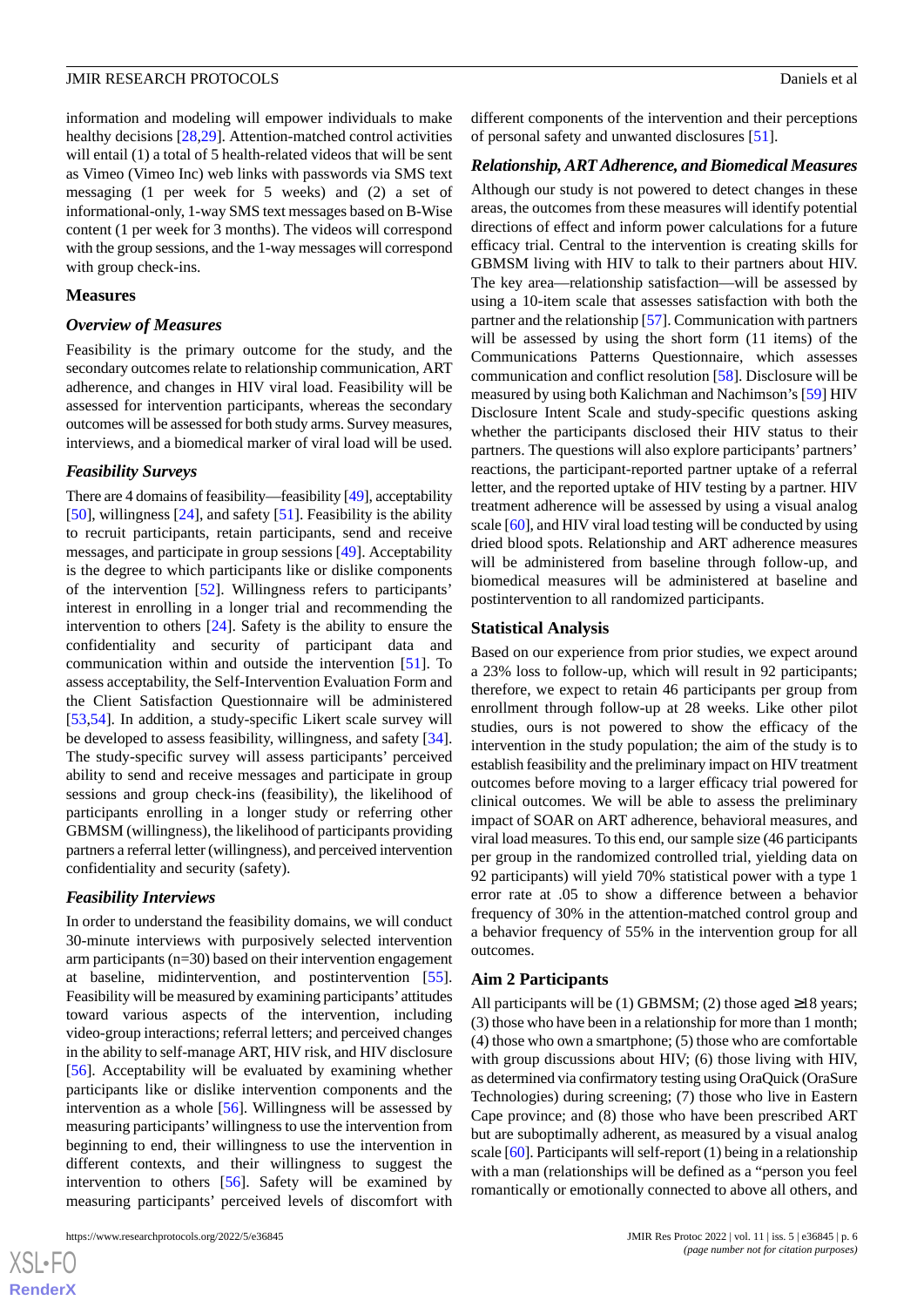may be called a partner, boyfriend, lover etc") for more than 1 month, (2) not having disclosed their HIV status to their partners, and (3) having a partner whose HIV status is negative or unknown. All participants will be recruited and screened into the study by the interventionist. Participants will be randomized 1:1 to either the intervention arm (n=60) or the attention-matched control arm (n=60). All participants will complete written informed consent and receive R150 (around US \$10) as a reimbursement for attending study visits.

## *Results*

Intervention adaptation began in August 2021, and initial tailoring and the refining of GBMSM intervention preferences were completed in December 2021. Usability and feasibility assessments will be completed by March 2022 and February 2024, respectively.

## *Discussion*

## **Study Implications**

There are poor HIV treatment outcomes for GBMSM in South Africa, given the high HIV prevalence and low ART adherence rates [[3](#page-7-1)[,4](#page-7-15)], which fuel HIV transmission between partners with limited skills in HIV disclosure and communication [\[2](#page-6-1)]. To address these outcomes, our adapted SOAR intervention will help GBMSM in South Africa to build skills for coping with HIV-related stress, disclosing one's HIV serostatus and sexuality, and improving communication in relationships. We will assess the intervention's feasibility, its acceptability to participants, its safety, and participants' willingness to use the intervention.

The innovation of the proposed intervention—SOAR—arises from 4 critical, interconnected knowledge gaps. First, it will address the lack of efficacious interventions that address partnership dynamics and, in turn, affect HIV prevention and treatment outcomes for ART adherence and viral suppression among GBMSM in a highly stigmatized, resource-limited setting in South Africa [\[2](#page-6-1),[25\]](#page-8-2). Second, the study will mitigate gaps in the effective adaptation of evidence-based interventions to address the HIV prevention and treatment outcomes of GBMSM who are pursuing relationships in this setting [[61\]](#page-9-20). Toward this

goal, GBMSM's preferences for HIV prevention (U=U and PrEP knowledge and partner referrals) and HIV treatment (partner disclosure and ART dose planning) domains will be determined and integrated into the intervention. This approach aims to build GBMSM's self-efficacy in these domains. Further, HCD approaches will be used for adaptation, generating new methods for supporting the increased use of videoconferences for intervention delivery and evidence-based interventions, especially in low-resource communities [\[47](#page-9-6),[62](#page-10-0)]. Third, previous applications of mHealth have focused on SMS text message–delivered HIV prevention and treatment content; aside from the recent work by Essien et al [\[37](#page-8-13)] and Henwood et al [[36\]](#page-8-12), there are no studies that have harnessed the smartphone capacity of GBMSM in African settings and the commonly used Zoom platform to improve engagement in HIV treatment, which is influenced by relationship dynamics. Finally, our study will address the dearth of HIV research engagement among GBMSM in Eastern Cape province, South Africa, by generating feasibility data to inform a larger clinical trial for measuring the efficacy of the SOAR intervention in effecting viral suppression among GBMSM and improving the referral and uptake of HIV testing and PrEP services among their partners. These are also key to reducing HIV incidence, especially among serodiscordant couples [[14](#page-7-7)[,25](#page-8-2)]. There is a low willingness to use PrEP among partnered GBMSM in South Africa [[25\]](#page-8-2), but our partner referral approach may demonstrate feasibility for increasing PrEP uptake among high-risk male couples and may result in the development of PrEP interventions for couples who may be tested in future efficacy trials.

## **Conclusion**

There is an urgent need to develop interventions that provide GBMSM with the behavioral skills for addressing the management of HIV disease while in relationships. If feasible, the proposed intervention has the potential to be implemented in other sub-Saharan African settings with high HIV prevalence rates among GBMSM. Empowering GBMSM to manage their ART adherence and serostatus disclosure while they build a relationship has the potential to be a low-cost and sustainable mechanism for increasing the uptake of HIV care among GBMSM—a group that is currently overlooked in programmatic efforts in sub-Saharan Africa.

## **Acknowledgments**

The study is funded by a National Institutes of Mental Health grant (1 R34 MH125790-01A1) that was awarded to JD and RS (coprincipal investigators).

## <span id="page-6-0"></span>**Conflicts of Interest**

<span id="page-6-1"></span>None declared.

## **References**

 $XS$ -FO **[RenderX](http://www.renderx.com/)**

- 1. Sanders EJ, Okuku HS, Smith AD, Mwangome M, Wahome E, Fegan G, et al. High HIV-1 incidence, correlates of HIV-1 acquisition, and high viral loads following seroconversion among MSM. AIDS 2013 Jan 28;27(3):437-446 [\[FREE Full](http://europepmc.org/abstract/MED/23079811) [text](http://europepmc.org/abstract/MED/23079811)] [doi: [10.1097/QAD.0b013e32835b0f81\]](http://dx.doi.org/10.1097/QAD.0b013e32835b0f81) [Medline: [23079811\]](http://www.ncbi.nlm.nih.gov/entrez/query.fcgi?cmd=Retrieve&db=PubMed&list_uids=23079811&dopt=Abstract)
- 2. Daniels J, Struthers H, Maleke K, Lane T, McIntyre J, Coates T. 'My Tablets are on Top of the Fridge': The roles of relationship desire and medical mistrust in ART adherence for HIV-positive MSM and transgender women living in rural South Africa. AIDS Behav 2019 Oct;23(10):2849-2858. [doi: [10.1007/s10461-019-02628-z](http://dx.doi.org/10.1007/s10461-019-02628-z)] [Medline: [31402416\]](http://www.ncbi.nlm.nih.gov/entrez/query.fcgi?cmd=Retrieve&db=PubMed&list_uids=31402416&dopt=Abstract)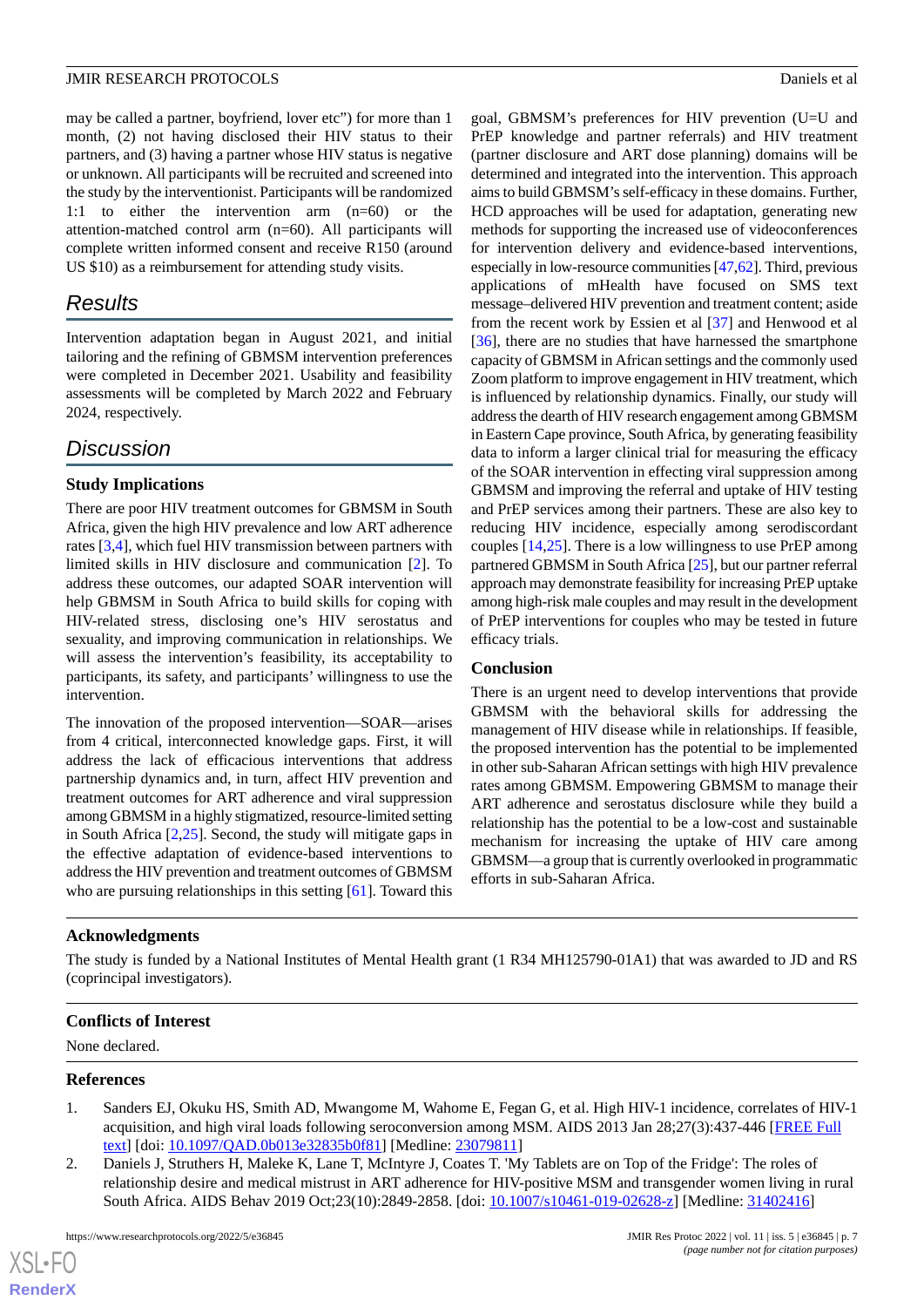- <span id="page-7-1"></span>3. Lane T, Osmand T, Marr A, Shade SB, Dunkle K, Sandfort T, et al. The Mpumalanga Men's Study (MPMS): results of a baseline biological and behavioral HIV surveillance survey in two MSM communities in South Africa. PLoS One 2014 Nov 17;9(11):e111063. [doi: [10.1371/journal.pone.0111063](http://dx.doi.org/10.1371/journal.pone.0111063)] [Medline: [25401785\]](http://www.ncbi.nlm.nih.gov/entrez/query.fcgi?cmd=Retrieve&db=PubMed&list_uids=25401785&dopt=Abstract)
- <span id="page-7-15"></span>4. Sandfort TGM, Dominguez K, Kayange N, Ogendo A, Panchia R, Chen YQ, et al. HIV testing and the HIV care continuum among sub-Saharan African men who have sex with men and transgender women screened for participation in HPTN 075. PLoS One 2019 May 31;14(5):e0217501. [doi: [10.1371/journal.pone.0217501\]](http://dx.doi.org/10.1371/journal.pone.0217501) [Medline: [31150447\]](http://www.ncbi.nlm.nih.gov/entrez/query.fcgi?cmd=Retrieve&db=PubMed&list_uids=31150447&dopt=Abstract)
- <span id="page-7-0"></span>5. Lippman SA, Lane T, Rabede O, Gilmore H, Chen YH, Mlotshwa N, et al. High acceptability and increased HIV-testing frequency after introduction of HIV self-testing and network distribution among South African MSM. J Acquir Immune Defic Syndr 2018 Mar 01;77(3):279-287 [[FREE Full text\]](http://europepmc.org/abstract/MED/29210826) [doi: [10.1097/QAI.0000000000001601\]](http://dx.doi.org/10.1097/QAI.0000000000001601) [Medline: [29210826](http://www.ncbi.nlm.nih.gov/entrez/query.fcgi?cmd=Retrieve&db=PubMed&list_uids=29210826&dopt=Abstract)]
- <span id="page-7-3"></span><span id="page-7-2"></span>6. Lane T, Osmand T, Marr A, Struthers H, McIntyre JA, Shade SB. Brief report: High HIV incidence in a South African community of men who have sex with men: Results from the Mpumalanga Men's Study, 2012-2015. J Acquir Immune Defic Syndr 2016 Dec 15;73(5):609-611. [doi: [10.1097/QAI.0000000000001162](http://dx.doi.org/10.1097/QAI.0000000000001162)] [Medline: [27851715\]](http://www.ncbi.nlm.nih.gov/entrez/query.fcgi?cmd=Retrieve&db=PubMed&list_uids=27851715&dopt=Abstract)
- <span id="page-7-4"></span>7. Duby Z, Nkosi B, Scheibe A, Brown B, Bekker LG. 'Scared of going to the clinic': Contextualising healthcare access for men who have sex with men, female sex workers and people who use drugs in two South African cities. South Afr J HIV Med 2018 Jan 19;19(1):701 [[FREE Full text](http://europepmc.org/abstract/MED/29568645)] [doi: [10.4102/sajhivmed.v19i1.701](http://dx.doi.org/10.4102/sajhivmed.v19i1.701)] [Medline: [29568645](http://www.ncbi.nlm.nih.gov/entrez/query.fcgi?cmd=Retrieve&db=PubMed&list_uids=29568645&dopt=Abstract)]
- <span id="page-7-5"></span>8. Daniels J, Struthers H, Lane T, Maleke K, McIntyre J, Coates T. "Booze is the main factor that got me where I am today": alcohol use and HIV risk for MSM in rural South Africa. AIDS Care 2018 Nov;30(11):1452-1458 [\[FREE Full text\]](http://europepmc.org/abstract/MED/29807437) [doi: [10.1080/09540121.2018.1475626\]](http://dx.doi.org/10.1080/09540121.2018.1475626) [Medline: [29807437\]](http://www.ncbi.nlm.nih.gov/entrez/query.fcgi?cmd=Retrieve&db=PubMed&list_uids=29807437&dopt=Abstract)
- 9. Tucker A, de Swardt G, Struthers H, McIntyre J. Understanding the needs of township men who have sex with men (MSM) health outreach workers: exploring the interplay between volunteer training, social capital and critical consciousness. AIDS Behav 2013 May;17 Suppl 1:S33-S42. [doi: [10.1007/s10461-012-0287-x](http://dx.doi.org/10.1007/s10461-012-0287-x)] [Medline: [22903420\]](http://www.ncbi.nlm.nih.gov/entrez/query.fcgi?cmd=Retrieve&db=PubMed&list_uids=22903420&dopt=Abstract)
- 10. Tucker A, Liht J, de Swardt G, Arendse C, McIntyre J, Struthers H. Efficacy of tailored clinic trainings to improve knowledge of men who have sex with men health needs and reduce homoprejudicial attitudes in South Africa. LGBT Health 2016 Dec;3(6):443-450. [doi: [10.1089/lgbt.2016.0055](http://dx.doi.org/10.1089/lgbt.2016.0055)] [Medline: [27835058](http://www.ncbi.nlm.nih.gov/entrez/query.fcgi?cmd=Retrieve&db=PubMed&list_uids=27835058&dopt=Abstract)]
- 11. Shaver J, Sullivan P, Siegler A, de Voux A, Phaswana-Mafuya N, Bekker LG, et al. Comparing provider and client preferences for HIV prevention services in South Africa among men who have sex with men. J Int Assoc Provid AIDS Care 2017;16(6):562-571 [\[FREE Full text\]](https://journals.sagepub.com/doi/10.1177/2325957417736611?url_ver=Z39.88-2003&rfr_id=ori:rid:crossref.org&rfr_dat=cr_pub%3dpubmed) [doi: [10.1177/2325957417736611](http://dx.doi.org/10.1177/2325957417736611)] [Medline: [29108450\]](http://www.ncbi.nlm.nih.gov/entrez/query.fcgi?cmd=Retrieve&db=PubMed&list_uids=29108450&dopt=Abstract)
- <span id="page-7-7"></span><span id="page-7-6"></span>12. van der Elst EM, Gichuru E, Muraguri N, Musyoki H, Micheni M, Kombo B, et al. Strengthening healthcare providers' skills to improve HIV services for MSM in Kenya. AIDS 2015 Dec;29 Suppl 3:S237-S240 [[FREE Full text\]](http://europepmc.org/abstract/MED/26372492) [doi: [10.1097/QAD.0000000000000882\]](http://dx.doi.org/10.1097/QAD.0000000000000882) [Medline: [26372492\]](http://www.ncbi.nlm.nih.gov/entrez/query.fcgi?cmd=Retrieve&db=PubMed&list_uids=26372492&dopt=Abstract)
- 13. Eisinger RW, Dieffenbach CW, Fauci AS. HIV viral load and transmissibility of HIV infection: Undetectable equals untransmittable. JAMA 2019 Feb 05;321(5):451-452. [doi: [10.1001/jama.2018.21167\]](http://dx.doi.org/10.1001/jama.2018.21167) [Medline: [30629090](http://www.ncbi.nlm.nih.gov/entrez/query.fcgi?cmd=Retrieve&db=PubMed&list_uids=30629090&dopt=Abstract)]
- <span id="page-7-8"></span>14. Kahle EM, Sullivan S, Stephenson R. Functional knowledge of pre-exposure prophylaxis for HIV prevention among participants in a web-based survey of sexually active gay, bisexual, and other men who have sex with men: Cross-sectional study. JMIR Public Health Surveill 2018 Jan 23;4(1):e13 [[FREE Full text](https://publichealth.jmir.org/2018/1/e13/)] [doi: [10.2196/publichealth.8089\]](http://dx.doi.org/10.2196/publichealth.8089) [Medline: [29362213](http://www.ncbi.nlm.nih.gov/entrez/query.fcgi?cmd=Retrieve&db=PubMed&list_uids=29362213&dopt=Abstract)]
- <span id="page-7-9"></span>15. Maleke K, Daniels J, Lane T, Struthers H, McIntyre J, Coates T. How social stigma sustains the HIV treatment gap for MSM in Mpumalanga, South Africa. Glob Health Promot 2019 Dec;26(4):6-13. [doi: [10.1177/1757975917737509](http://dx.doi.org/10.1177/1757975917737509)] [Medline: [29168662](http://www.ncbi.nlm.nih.gov/entrez/query.fcgi?cmd=Retrieve&db=PubMed&list_uids=29168662&dopt=Abstract)]
- <span id="page-7-11"></span><span id="page-7-10"></span>16. Charurat ME, Emmanuel B, Akolo C, Keshinro B, Nowak RG, Kennedy S, TRUST Study Group. Uptake of treatment as prevention for HIV and continuum of care among HIV-positive men who have sex with men in Nigeria. J Acquir Immune Defic Syndr 2015 Mar 01;68 Suppl 2(Suppl 2):S114-S123 [[FREE Full text](http://europepmc.org/abstract/MED/25723975)] [doi: [10.1097/QAI.0000000000000439\]](http://dx.doi.org/10.1097/QAI.0000000000000439) [Medline: [25723975](http://www.ncbi.nlm.nih.gov/entrez/query.fcgi?cmd=Retrieve&db=PubMed&list_uids=25723975&dopt=Abstract)]
- <span id="page-7-12"></span>17. Graham SM, Micheni M, Kombo B, Van Der Elst EM, Mugo PM, Kivaya E, et al. Development and pilot testing of an intervention to promote care engagement and adherence among HIV-positive Kenyan MSM. AIDS 2015 Dec;29 Suppl 3(0 3):S241-S249 [[FREE Full text](http://europepmc.org/abstract/MED/26562813)] [doi: [10.1097/QAD.0000000000000897\]](http://dx.doi.org/10.1097/QAD.0000000000000897) [Medline: [26562813\]](http://www.ncbi.nlm.nih.gov/entrez/query.fcgi?cmd=Retrieve&db=PubMed&list_uids=26562813&dopt=Abstract)
- <span id="page-7-13"></span>18. Knox J, Reddy V, Kaighobadi F, Nel D, Sandfort T. Communicating HIV status in sexual interactions: assessing social cognitive constructs, situational factors, and individual characteristics among South African MSM. AIDS Behav 2013 Jan;17(1):350-359 [\[FREE Full text\]](http://europepmc.org/abstract/MED/23065127) [doi: [10.1007/s10461-012-0337-4](http://dx.doi.org/10.1007/s10461-012-0337-4)] [Medline: [23065127\]](http://www.ncbi.nlm.nih.gov/entrez/query.fcgi?cmd=Retrieve&db=PubMed&list_uids=23065127&dopt=Abstract)
- <span id="page-7-14"></span>19. Daniels J, Maleke K, Lane T, Struthers H, McIntyre J, Kegeles S, et al. Learning to live with HIV in the rural townships: A photovoice study of men who have sex with men living with HIV in Mpumalanga, South Africa. J Assoc Nurses AIDS Care 2017;28(3):408-421. [doi: [10.1016/j.jana.2017.02.003\]](http://dx.doi.org/10.1016/j.jana.2017.02.003) [Medline: [28279587](http://www.ncbi.nlm.nih.gov/entrez/query.fcgi?cmd=Retrieve&db=PubMed&list_uids=28279587&dopt=Abstract)]
- 20. Kunzweiler CP, Bailey RC, Okall DO, Graham SM, Mehta SD, Otieno FO. Factors associated with prevalent HIV infection among Kenyan MSM: The Anza Mapema study. J Acquir Immune Defic Syndr 2017 Nov 01;76(3):241-249. [doi: [10.1097/QAI.0000000000001512](http://dx.doi.org/10.1097/QAI.0000000000001512)] [Medline: [28746167\]](http://www.ncbi.nlm.nih.gov/entrez/query.fcgi?cmd=Retrieve&db=PubMed&list_uids=28746167&dopt=Abstract)
- 21. Daniels J, Lane T, Maleke K, Mogos W, Assaf R, Struthers H, et al. Exploring dual disclosures for men who have sex with men in Mpumalanga, South Africa: a report from the field. Afr J AIDS Res 2018 Mar;17(1):91-94. [doi: [10.2989/16085906.2017.1383280\]](http://dx.doi.org/10.2989/16085906.2017.1383280) [Medline: [29471726\]](http://www.ncbi.nlm.nih.gov/entrez/query.fcgi?cmd=Retrieve&db=PubMed&list_uids=29471726&dopt=Abstract)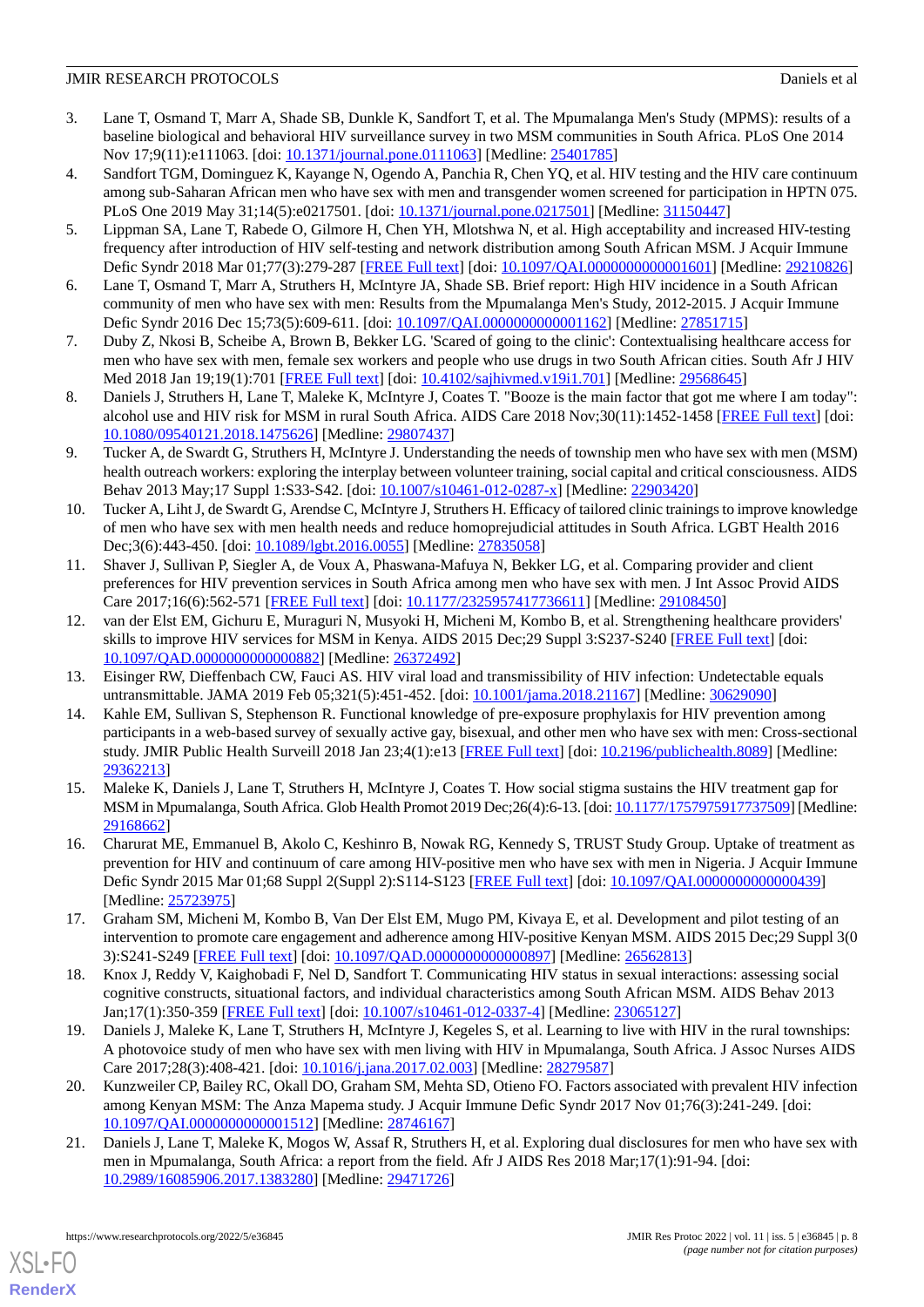- <span id="page-8-0"></span>22. Goodreau SM, Carnegie NB, Vittinghoff E, Lama JR, Sanchez J, Grinsztejn B, et al. What drives the US and Peruvian HIV epidemics in men who have sex with men (MSM)? PLoS One 2012;7(11):e50522. [doi: [10.1371/journal.pone.0050522\]](http://dx.doi.org/10.1371/journal.pone.0050522) [Medline: [23209768](http://www.ncbi.nlm.nih.gov/entrez/query.fcgi?cmd=Retrieve&db=PubMed&list_uids=23209768&dopt=Abstract)]
- 23. Sullivan PS, Salazar L, Buchbinder S, Sanchez TH. Estimating the proportion of HIV transmissions from main sex partners among men who have sex with men in five US cities. AIDS 2009 Jun 01;23(9):1153-1162. [doi: [10.1097/QAD.0b013e32832baa34](http://dx.doi.org/10.1097/QAD.0b013e32832baa34)] [Medline: [19417579](http://www.ncbi.nlm.nih.gov/entrez/query.fcgi?cmd=Retrieve&db=PubMed&list_uids=19417579&dopt=Abstract)]
- <span id="page-8-1"></span>24. Stephenson R, Finneran C, Goldenberg T, Coury-Doniger P, Senn TE, Urban M, et al. Willingness to use couples HIV testing and discussion of sexual agreements among heterosexuals. Springerplus 2015 Apr 08;4:169 [[FREE Full text](http://europepmc.org/abstract/MED/25897413)] [doi: [10.1186/s40064-015-0939-1\]](http://dx.doi.org/10.1186/s40064-015-0939-1) [Medline: [25897413](http://www.ncbi.nlm.nih.gov/entrez/query.fcgi?cmd=Retrieve&db=PubMed&list_uids=25897413&dopt=Abstract)]
- <span id="page-8-3"></span><span id="page-8-2"></span>25. Stephenson R, Darbes LA, Chavanduka T, Essack Z, van Rooyen H. HIV testing, knowledge and willingness to use PrEP among partnered men who have sex with men in South Africa and Namibia. AIDS Behav 2021 Jul;25(7):1993-2004. [doi: [10.1007/s10461-020-03129-0\]](http://dx.doi.org/10.1007/s10461-020-03129-0) [Medline: [33389373\]](http://www.ncbi.nlm.nih.gov/entrez/query.fcgi?cmd=Retrieve&db=PubMed&list_uids=33389373&dopt=Abstract)
- <span id="page-8-4"></span>26. Jewkes R, Gibbs A, Jama-Shai N, Willan S, Misselhorn A, Mushinga M, et al. Stepping Stones and Creating Futures intervention: shortened interrupted time series evaluation of a behavioural and structural health promotion and violence prevention intervention for young people in informal settlements in Durban, South Africa. BMC Public Health 2014 Dec 29;14:1325 [[FREE Full text](https://bmcpublichealth.biomedcentral.com/articles/10.1186/1471-2458-14-1325)] [doi: [10.1186/1471-2458-14-1325\]](http://dx.doi.org/10.1186/1471-2458-14-1325) [Medline: [25544716\]](http://www.ncbi.nlm.nih.gov/entrez/query.fcgi?cmd=Retrieve&db=PubMed&list_uids=25544716&dopt=Abstract)
- <span id="page-8-5"></span>27. Kalichman SC, Rompa D, Cage M, DiFonzo K, Simpson D, Austin J, et al. Effectiveness of an intervention to reduce HIV transmission risks in HIV-positive people. Am J Prev Med 2001 Aug;21(2):84-92. [doi: [10.1016/s0749-3797\(01\)00324-5](http://dx.doi.org/10.1016/s0749-3797(01)00324-5)] [Medline: [11457627](http://www.ncbi.nlm.nih.gov/entrez/query.fcgi?cmd=Retrieve&db=PubMed&list_uids=11457627&dopt=Abstract)]
- <span id="page-8-6"></span>28. Marhefka SL, Iziduh S, Fuhrmann HJ, Lopez B, Glueckauf R, Lynn V, et al. Internet-based video-group delivery of Healthy Relationships--a "prevention with positives" intervention: report on a single group pilot test among women living with HIV. AIDS Care 2013;25(7):904-909 [[FREE Full text](http://europepmc.org/abstract/MED/23713756)] [doi: [10.1080/09540121.2013.793266\]](http://dx.doi.org/10.1080/09540121.2013.793266) [Medline: [23713756](http://www.ncbi.nlm.nih.gov/entrez/query.fcgi?cmd=Retrieve&db=PubMed&list_uids=23713756&dopt=Abstract)]
- <span id="page-8-7"></span>29. Marhefka SL, Buhi ER, Baldwin J, Chen H, Johnson A, Lynn V, et al. Effectiveness of healthy relationships video-group-A videoconferencing group intervention for women living with HIV: preliminary findings from a randomized controlled trial. Telemed J E Health 2014 Feb;20(2):128-134 [\[FREE Full text\]](http://europepmc.org/abstract/MED/24237482) [doi: [10.1089/tmj.2013.0072\]](http://dx.doi.org/10.1089/tmj.2013.0072) [Medline: [24237482](http://www.ncbi.nlm.nih.gov/entrez/query.fcgi?cmd=Retrieve&db=PubMed&list_uids=24237482&dopt=Abstract)]
- <span id="page-8-9"></span><span id="page-8-8"></span>30. Marhefka SL, Fuhrmann HJ, Gilliam P, Lopez B, Baldwin J. Interest in, concerns about, and preferences for potential video-group delivery of an effective behavioral intervention among women living with HIV. AIDS Behav 2012 Oct;16(7):1961-1969. [doi: [10.1007/s10461-011-0040-x](http://dx.doi.org/10.1007/s10461-011-0040-x)] [Medline: [21947780\]](http://www.ncbi.nlm.nih.gov/entrez/query.fcgi?cmd=Retrieve&db=PubMed&list_uids=21947780&dopt=Abstract)
- 31. South African mobile generation: Study on South African young people on mobiles. UNICEF. 2012 May. URL: [https:/](https://www.unicef.org/southafrica/media/1041/file/South-African-mobile-generation-2012.pdf) [/www.unicef.org/southafrica/media/1041/file/South-African-mobile-generation-2012.pdf](https://www.unicef.org/southafrica/media/1041/file/South-African-mobile-generation-2012.pdf) [accessed 2022-04-25]
- <span id="page-8-17"></span>32. Smillie K, Van Borek N, van der Kop ML, Lukhwaro A, Li N, Karanja S, et al. Mobile health for early retention in HIV care: a qualitative study in Kenya (WelTel Retain). Afr J AIDS Res 2014;13(4):331-338 [[FREE Full text](http://europepmc.org/abstract/MED/25555099)] [doi: [10.2989/16085906.2014.961939\]](http://dx.doi.org/10.2989/16085906.2014.961939) [Medline: [25555099\]](http://www.ncbi.nlm.nih.gov/entrez/query.fcgi?cmd=Retrieve&db=PubMed&list_uids=25555099&dopt=Abstract)
- <span id="page-8-11"></span><span id="page-8-10"></span>33. Hirsch-Moverman Y, Daftary A, Yuengling KA, Saito S, Ntoane M, Frederix K, et al. Using mHealth for HIV/TB treatment support in Lesotho: Enhancing patient-provider communication in the START study. J Acquir Immune Defic Syndr 2017 Jan 01;74 Suppl 1(Suppl 1):S37-S43 [\[FREE Full text\]](http://europepmc.org/abstract/MED/27930610) [doi: [10.1097/QAI.0000000000001202](http://dx.doi.org/10.1097/QAI.0000000000001202)] [Medline: [27930610\]](http://www.ncbi.nlm.nih.gov/entrez/query.fcgi?cmd=Retrieve&db=PubMed&list_uids=27930610&dopt=Abstract)
- <span id="page-8-12"></span>34. Bauermeister JA, Tingler RC, Demers M, Harper GW. Development of a tailored HIV prevention intervention for single young men who have sex with men who meet partners online: Protocol for the myDEx project. JMIR Res Protoc 2017 Jul 19;6(7):e141 [\[FREE Full text](https://www.researchprotocols.org/2017/7/e141/)] [doi: [10.2196/resprot.7965](http://dx.doi.org/10.2196/resprot.7965)] [Medline: [28724513\]](http://www.ncbi.nlm.nih.gov/entrez/query.fcgi?cmd=Retrieve&db=PubMed&list_uids=28724513&dopt=Abstract)
- <span id="page-8-13"></span>35. Dulli L, Ridgeway K, Packer C, Plourde KF, Mumuni T, Idaboh T, et al. An online support group intervention for adolescents living with HIV in Nigeria: A pre-post test study. JMIR Public Health Surveill 2018 Nov 28;4(4):e12397 [\[FREE Full text](https://publichealth.jmir.org/2018/4/e12397/)] [doi: [10.2196/12397](http://dx.doi.org/10.2196/12397)] [Medline: [30487116\]](http://www.ncbi.nlm.nih.gov/entrez/query.fcgi?cmd=Retrieve&db=PubMed&list_uids=30487116&dopt=Abstract)
- <span id="page-8-14"></span>36. Henwood R, Patten G, Barnett W, Hwang B, Metcalf C, Hacking D, et al. Acceptability and use of a virtual support group for HIV-positive youth in Khayelitsha, Cape Town using the MXit social networking platform. AIDS Care 2016 Jul;28(7):898-903. [doi: [10.1080/09540121.2016.1173638](http://dx.doi.org/10.1080/09540121.2016.1173638)] [Medline: [27098208](http://www.ncbi.nlm.nih.gov/entrez/query.fcgi?cmd=Retrieve&db=PubMed&list_uids=27098208&dopt=Abstract)]
- <span id="page-8-15"></span>37. Essien EJ, Mgbere O, Monjok E, Ekong E, Holstad MM, Kalichman SC. Effectiveness of a video-based motivational skills-building HIV risk-reduction intervention for female military personnel. Soc Sci Med 2011 Jan;72(1):63-71 [[FREE](http://europepmc.org/abstract/MED/21106284) [Full text\]](http://europepmc.org/abstract/MED/21106284) [doi: [10.1016/j.socscimed.2010.10.012\]](http://dx.doi.org/10.1016/j.socscimed.2010.10.012) [Medline: [21106284\]](http://www.ncbi.nlm.nih.gov/entrez/query.fcgi?cmd=Retrieve&db=PubMed&list_uids=21106284&dopt=Abstract)
- <span id="page-8-16"></span>38. Daniels J, Struthers H, Soler J, Ricco E, Blackmon J, Teklehaimanot S, et al. Building self-advocacy in HIV care: the use of role-play to examine healthcare access for HIV-positive MSM in rural South Africa. Glob Health Promot 2021 Sep;28(3):32-40. [doi: [10.1177/1757975920974008\]](http://dx.doi.org/10.1177/1757975920974008) [Medline: [33300432\]](http://www.ncbi.nlm.nih.gov/entrez/query.fcgi?cmd=Retrieve&db=PubMed&list_uids=33300432&dopt=Abstract)
- 39. Daniels J, Lane T, Struthers H, Maleke K, Moges W, McIntyre J, et al. Assessing the feasibility of smartphone apps for HIV-care research with MSM and transgender individuals in Mpumalanga, South Africa. J Int Assoc Provid AIDS Care 2017;16(5):433-439 [[FREE Full text](https://journals.sagepub.com/doi/10.1177/2325957417724207?url_ver=Z39.88-2003&rfr_id=ori:rid:crossref.org&rfr_dat=cr_pub%3dpubmed)] [doi: [10.1177/2325957417724207\]](http://dx.doi.org/10.1177/2325957417724207) [Medline: [28791915\]](http://www.ncbi.nlm.nih.gov/entrez/query.fcgi?cmd=Retrieve&db=PubMed&list_uids=28791915&dopt=Abstract)
- 40. Jemmott JB3, Jemmott LS, O'Leary A, Ngwane Z, Icard LD, Heeren GA, et al. Cluster-randomized controlled trial of an HIV/sexually transmitted infection risk-reduction intervention for South African men. Am J Public Health 2014 Mar;104(3):467-473 [[FREE Full text\]](http://europepmc.org/abstract/MED/24432923) [doi: [10.2105/AJPH.2013.301578](http://dx.doi.org/10.2105/AJPH.2013.301578)] [Medline: [24432923](http://www.ncbi.nlm.nih.gov/entrez/query.fcgi?cmd=Retrieve&db=PubMed&list_uids=24432923&dopt=Abstract)]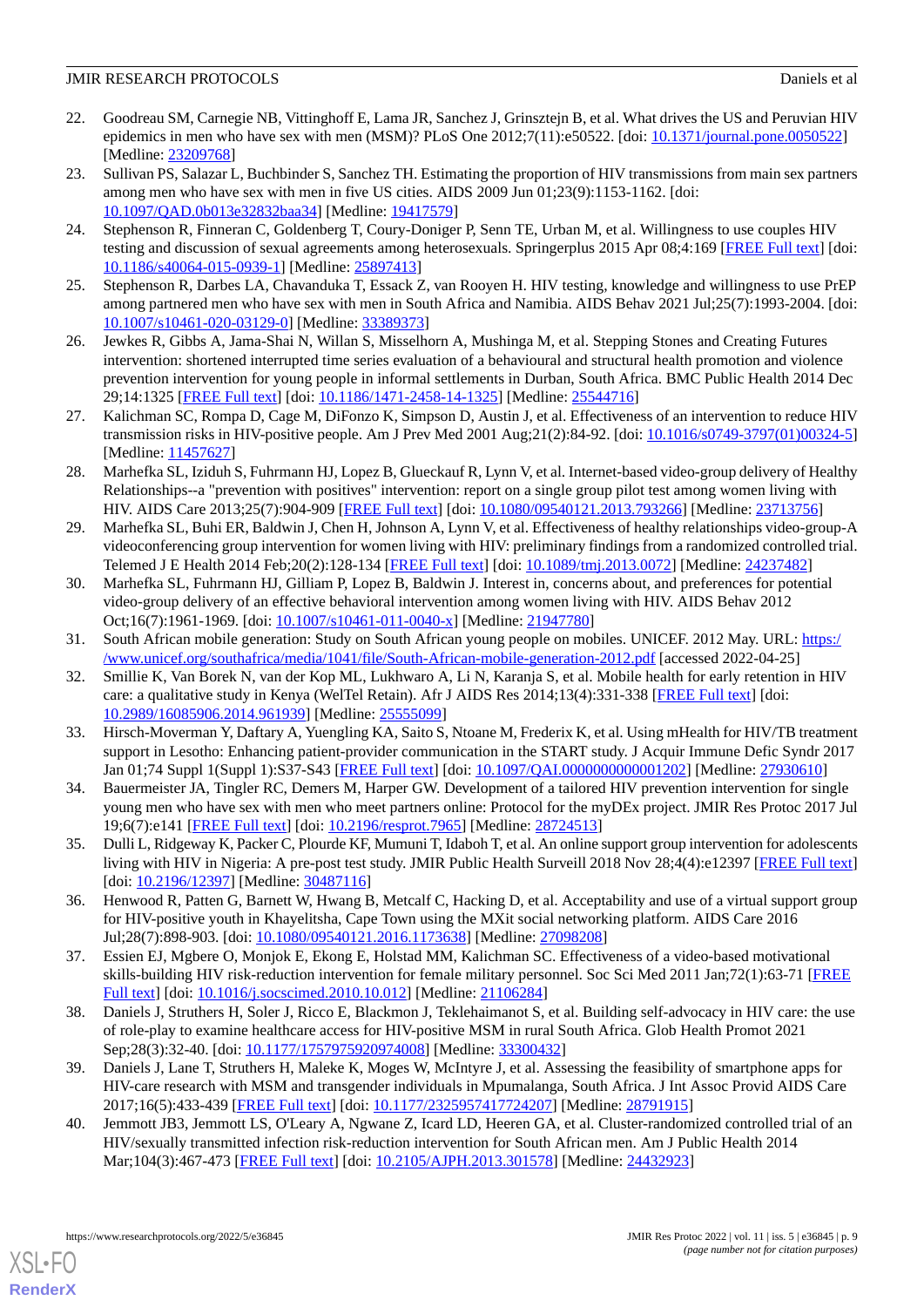- <span id="page-9-0"></span>41. Garofalo R, Kuhns LM, Hotton A, Johnson A, Muldoon A, Rice D. A randomized controlled trial of personalized text message reminders to promote medication adherence among HIV-positive adolescents and young adults. AIDS Behav 2016 May;20(5):1049-1059 [\[FREE Full text\]](http://europepmc.org/abstract/MED/26362167) [doi: [10.1007/s10461-015-1192-x](http://dx.doi.org/10.1007/s10461-015-1192-x)] [Medline: [26362167\]](http://www.ncbi.nlm.nih.gov/entrez/query.fcgi?cmd=Retrieve&db=PubMed&list_uids=26362167&dopt=Abstract)
- <span id="page-9-1"></span>42. Safren SA, Traeger L, Skeer MR, O'Cleirigh C, Meade CS, Covahey C, et al. Testing a social-cognitive model of HIV transmission risk behaviors in HIV-infected MSM with and without depression. Health Psychol 2010 Mar;29(2):215-221 [[FREE Full text](http://europepmc.org/abstract/MED/20230095)] [doi: [10.1037/a0017859](http://dx.doi.org/10.1037/a0017859)] [Medline: [20230095\]](http://www.ncbi.nlm.nih.gov/entrez/query.fcgi?cmd=Retrieve&db=PubMed&list_uids=20230095&dopt=Abstract)
- <span id="page-9-2"></span>43. Ingersoll K, Dillingham R, Reynolds G, Hettema J, Freeman J, Hosseinbor S, et al. Development of a personalized bidirectional text messaging tool for HIV adherence assessment and intervention among substance abusers. J Subst Abuse Treat 2014 Jan;46(1):66-73 [[FREE Full text](http://europepmc.org/abstract/MED/24029625)] [doi: [10.1016/j.jsat.2013.08.002\]](http://dx.doi.org/10.1016/j.jsat.2013.08.002) [Medline: [24029625](http://www.ncbi.nlm.nih.gov/entrez/query.fcgi?cmd=Retrieve&db=PubMed&list_uids=24029625&dopt=Abstract)]
- <span id="page-9-4"></span><span id="page-9-3"></span>44. Lyon AR, Munson SA, Renn BN, Atkins DC, Pullmann MD, Friedman E, et al. Use of human-centered design to improve implementation of evidence-based psychotherapies in low-resource communities: Protocol for studies applying a framework to assess usability . JMIR Res Protoc 2019 Oct 09;8(10):e14990 [\[FREE Full text\]](https://www.researchprotocols.org/2019/10/e14990/) [doi: [10.2196/14990\]](http://dx.doi.org/10.2196/14990) [Medline: [31599736\]](http://www.ncbi.nlm.nih.gov/entrez/query.fcgi?cmd=Retrieve&db=PubMed&list_uids=31599736&dopt=Abstract)
- <span id="page-9-5"></span>45. Davey DJ, Wall KM, Serrao C, Prins M, Feinberg M, Mtonjana N, et al. HIV positivity and referral to treatment following testing of partners and children of PLHIV index patients in public sector facilities in South Africa. J Acquir Immune Defic Syndr 2019 Aug 01;81(4):365-370 [[FREE Full text\]](http://europepmc.org/abstract/MED/30973546) [doi: [10.1097/QAI.0000000000002048\]](http://dx.doi.org/10.1097/QAI.0000000000002048) [Medline: [30973546](http://www.ncbi.nlm.nih.gov/entrez/query.fcgi?cmd=Retrieve&db=PubMed&list_uids=30973546&dopt=Abstract)]
- <span id="page-9-6"></span>46. Stephenson R, Bratcher A, Mimiaga MJ, Garofalo R, Hidalgo MA, Hoehnle S, et al. Brief report: Accuracy in self-report of viral suppression among HIV-positive men with HIV-negative male partners. J Acquir Immune Defic Syndr 2020 Mar 01;83(3):210-214 [[FREE Full text](http://europepmc.org/abstract/MED/31917748)] [doi: [10.1097/QAI.0000000000002240](http://dx.doi.org/10.1097/QAI.0000000000002240)] [Medline: [31917748\]](http://www.ncbi.nlm.nih.gov/entrez/query.fcgi?cmd=Retrieve&db=PubMed&list_uids=31917748&dopt=Abstract)
- <span id="page-9-8"></span><span id="page-9-7"></span>47. Harte R, Quinlan LR, Glynn L, Rodríguez-Molinero A, Baker PM, Scharf T, et al. Human-centered design study: Enhancing the usability of a mobile phone app in an integrated falls risk detection system for use by older adult users. JMIR Mhealth Uhealth 2017 May 30;5(5):e71 [\[FREE Full text\]](https://mhealth.jmir.org/2017/5/e71/) [doi: [10.2196/mhealth.7046](http://dx.doi.org/10.2196/mhealth.7046)] [Medline: [28559227\]](http://www.ncbi.nlm.nih.gov/entrez/query.fcgi?cmd=Retrieve&db=PubMed&list_uids=28559227&dopt=Abstract)
- 48. B-Wise. B-Wise. URL:<https://bwisehealth.com> [accessed 2022-03-06]
- <span id="page-9-9"></span>49. Wray T, Chan PA, Simpanen E, Operario D. eTEST: Developing a smart home HIV testing kit that enables active, real-time follow-up and referral after testing. JMIR Mhealth Uhealth 2017 May 08;5(5):e62 [[FREE Full text](https://mhealth.jmir.org/2017/5/e62/)] [doi: [10.2196/mhealth.6491](http://dx.doi.org/10.2196/mhealth.6491)] [Medline: [28483744](http://www.ncbi.nlm.nih.gov/entrez/query.fcgi?cmd=Retrieve&db=PubMed&list_uids=28483744&dopt=Abstract)]
- <span id="page-9-10"></span>50. Muessig KE, LeGrand S, Horvath KJ, Bauermeister JA, Hightow-Weidman LB. Recent mobile health interventions to support medication adherence among HIV-positive MSM. Curr Opin HIV AIDS 2017 Sep;12(5):432-441 [[FREE Full text](http://europepmc.org/abstract/MED/28639990)] [doi: [10.1097/COH.0000000000000401\]](http://dx.doi.org/10.1097/COH.0000000000000401) [Medline: [28639990\]](http://www.ncbi.nlm.nih.gov/entrez/query.fcgi?cmd=Retrieve&db=PubMed&list_uids=28639990&dopt=Abstract)
- <span id="page-9-11"></span>51. Choko AT, Kumwenda MK, Johnson CC, Sakala DW, Chikalipo MC, Fielding K, et al. Acceptability of woman-delivered HIV self-testing to the male partner, and additional interventions: a qualitative study of antenatal care participants in Malawi. J Int AIDS Soc 2017 Jun 26;20(1):21610 [[FREE Full text](http://europepmc.org/abstract/MED/28691442)] [doi: [10.7448/IAS.20.1.21610](http://dx.doi.org/10.7448/IAS.20.1.21610)] [Medline: [28691442](http://www.ncbi.nlm.nih.gov/entrez/query.fcgi?cmd=Retrieve&db=PubMed&list_uids=28691442&dopt=Abstract)]
- <span id="page-9-12"></span>52. Zanolini A, Chipungu J, Vinikoor MJ, Bosomprah S, Mafwenko M, Holmes CB, et al. HIV self-testing in Lusaka Province, Zambia: Acceptability, comprehension of testing instructions, and individual preferences for self-test kit distribution in a population-based sample of adolescents and adults. AIDS Res Hum Retroviruses 2018 Mar;34(3):254-260 [\[FREE Full](http://europepmc.org/abstract/MED/28969432) [text](http://europepmc.org/abstract/MED/28969432)] [doi: [10.1089/AID.2017.0156\]](http://dx.doi.org/10.1089/AID.2017.0156) [Medline: [28969432](http://www.ncbi.nlm.nih.gov/entrez/query.fcgi?cmd=Retrieve&db=PubMed&list_uids=28969432&dopt=Abstract)]
- <span id="page-9-14"></span><span id="page-9-13"></span>53. Svenningsson I, Petersson EL, Udo C, Westman J, Björkelund C, Wallin L. Process evaluation of a cluster randomised intervention in Swedish primary care: using care managers in collaborative care to improve care quality for patients with depression. BMC Fam Pract 2019 Jul 27;20(1):108 [\[FREE Full text](https://bmcfampract.biomedcentral.com/articles/10.1186/s12875-019-0998-4)] [doi: [10.1186/s12875-019-0998-4](http://dx.doi.org/10.1186/s12875-019-0998-4)] [Medline: [31351444\]](http://www.ncbi.nlm.nih.gov/entrez/query.fcgi?cmd=Retrieve&db=PubMed&list_uids=31351444&dopt=Abstract)
- <span id="page-9-15"></span>54. Larsen DL, Attkisson CC, Hargreaves WA, Nguyen TD. Assessment of client/patient satisfaction: development of a general scale. Eval Program Plann 1979;2(3):197-207. [doi: [10.1016/0149-7189\(79\)90094-6\]](http://dx.doi.org/10.1016/0149-7189(79)90094-6) [Medline: [10245370\]](http://www.ncbi.nlm.nih.gov/entrez/query.fcgi?cmd=Retrieve&db=PubMed&list_uids=10245370&dopt=Abstract)
- <span id="page-9-16"></span>55. Palinkas LA, Horwitz SM, Green CA, Wisdom JP, Duan N, Hoagwood K. Purposeful sampling for qualitative data collection and analysis in mixed method implementation research. Adm Policy Ment Health 2015 Sep;42(5):533-544 [[FREE Full](http://europepmc.org/abstract/MED/24193818) [text](http://europepmc.org/abstract/MED/24193818)] [doi: [10.1007/s10488-013-0528-y\]](http://dx.doi.org/10.1007/s10488-013-0528-y) [Medline: [24193818](http://www.ncbi.nlm.nih.gov/entrez/query.fcgi?cmd=Retrieve&db=PubMed&list_uids=24193818&dopt=Abstract)]
- <span id="page-9-18"></span><span id="page-9-17"></span>56. Knight L, Makusha T, Lim J, Peck R, Taegtmeyer M, van Rooyen H. "I think it is right": a qualitative exploration of the acceptability and desired future use of oral swab and finger-prick HIV self-tests by lay users in KwaZulu-Natal, South Africa. BMC Res Notes 2017 Sep 18;10(1):486 [\[FREE Full text](https://bmcresnotes.biomedcentral.com/articles/10.1186/s13104-017-2810-7)] [doi: [10.1186/s13104-017-2810-7](http://dx.doi.org/10.1186/s13104-017-2810-7)] [Medline: [28923121](http://www.ncbi.nlm.nih.gov/entrez/query.fcgi?cmd=Retrieve&db=PubMed&list_uids=28923121&dopt=Abstract)]
- <span id="page-9-19"></span>57. Miller RS, Lefcourt HM. The assessment of social intimacy. J Pers Assess 1982 Oct;46(5):514-518. [doi: [10.1207/s15327752jpa4605\\_12\]](http://dx.doi.org/10.1207/s15327752jpa4605_12) [Medline: [16367633\]](http://www.ncbi.nlm.nih.gov/entrez/query.fcgi?cmd=Retrieve&db=PubMed&list_uids=16367633&dopt=Abstract)
- <span id="page-9-20"></span>58. Christensen A, Shenk JL. Communication, conflict, and psychological distance in nondistressed, clinic, and divorcing couples. J Consult Clin Psychol 1991 Jun;59(3):458-463. [doi: [10.1037//0022-006x.59.3.458](http://dx.doi.org/10.1037//0022-006x.59.3.458)] [Medline: [2071731\]](http://www.ncbi.nlm.nih.gov/entrez/query.fcgi?cmd=Retrieve&db=PubMed&list_uids=2071731&dopt=Abstract)
- 59. Kalichman SC, Nachimson D. Self-efficacy and disclosure of HIV-positive serostatus to sex partners. Health Psychol 1999 May;18(3):281-287. [doi: [10.1037//0278-6133.18.3.281\]](http://dx.doi.org/10.1037//0278-6133.18.3.281) [Medline: [10357509](http://www.ncbi.nlm.nih.gov/entrez/query.fcgi?cmd=Retrieve&db=PubMed&list_uids=10357509&dopt=Abstract)]
- 60. Finitsis DJ, Pellowski JA, Huedo-Medina TB, Fox MC, Kalichman SC. Visual analogue scale (VAS) measurement of antiretroviral adherence in people living with HIV (PLWH): a meta-analysis. J Behav Med 2016 Dec;39(6):1043-1055. [doi: [10.1007/s10865-016-9770-6](http://dx.doi.org/10.1007/s10865-016-9770-6)] [Medline: [27481102\]](http://www.ncbi.nlm.nih.gov/entrez/query.fcgi?cmd=Retrieve&db=PubMed&list_uids=27481102&dopt=Abstract)
- 61. Wingood GM, DiClemente RJ. The ADAPT-ITT model: a novel method of adapting evidence-based HIV interventions. J Acquir Immune Defic Syndr 2008 Mar 01;47 Suppl 1:S40-S46. [doi: [10.1097/QAI.0b013e3181605df1](http://dx.doi.org/10.1097/QAI.0b013e3181605df1)] [Medline: [18301133](http://www.ncbi.nlm.nih.gov/entrez/query.fcgi?cmd=Retrieve&db=PubMed&list_uids=18301133&dopt=Abstract)]